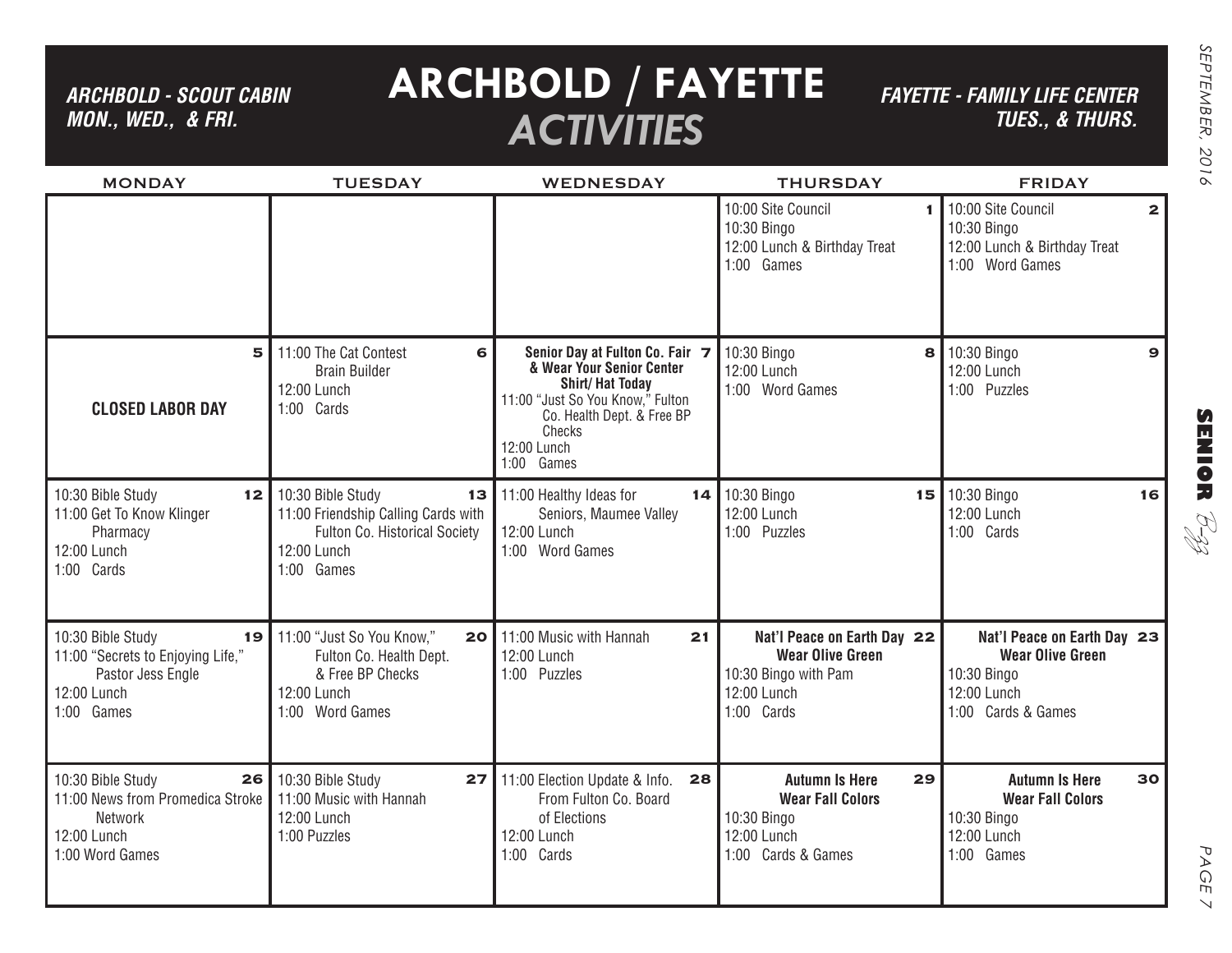| DELTA-101 NORTHWOOD DR.<br><b>UNITED METHODIST CHURCH</b><br><b>TUES. &amp; THURS.</b>                                      | <b>SWANTON</b><br><b>217 CHESTNUT ST.</b><br>MON., WED., & FRI                               |                                                                                                                                                                                                    |                                                                                                                                                |                                                                                                                            |
|-----------------------------------------------------------------------------------------------------------------------------|----------------------------------------------------------------------------------------------|----------------------------------------------------------------------------------------------------------------------------------------------------------------------------------------------------|------------------------------------------------------------------------------------------------------------------------------------------------|----------------------------------------------------------------------------------------------------------------------------|
| <b>MONDAY</b>                                                                                                               | <b>TUESDAY</b>                                                                               | <b>WEDNESDAY</b>                                                                                                                                                                                   | <b>THURSDAY</b><br>10:00 Site Council                                                                                                          | <b>FRIDAY</b><br>11:00 Pokeno by Request                                                                                   |
|                                                                                                                             |                                                                                              |                                                                                                                                                                                                    | 1.<br>10:30 Bingo<br>12:00 Lunch & Birthday Treat<br>1:00 Games                                                                                | $\mathbf{2}$<br>(Bring Pennies)<br>12:00 Lunch<br>1:00 Puzzles                                                             |
| 5<br><b>CLOSED LABOR DAY</b>                                                                                                | 11:00 "A Day at the County Fair" 6<br>12:00 Lunch<br>1:00 Cards & Games                      | Senior Day at Fulton Co. Fair 7<br>& Wear Your Senior Center<br><b>Shirt/Hat Today</b><br>10:00 Site Council<br>10:30 Bingo<br>12:00 Lunch & Birthday Cake<br>by Swanton Health Care<br>1:00 Games | 10:30 Bingo<br>8<br>12:00 Lunch<br>1:00 Puzzles                                                                                                | 11:00 "A Day at the County Fair" 9<br>12:00 Lunch<br>1:00 Word Games                                                       |
| 11:00 "Just So You Know"<br>12 <sub>2</sub><br>by Fulton Co. Health Dept.<br>12:00 Lunch<br>1:00 Cards & Games              | 11:00 "Just So You Know"<br>13<br>by Fulton Co. Health Dept.<br>12:00 Lunch<br>1:00 Games    | <b>School Days Bingo</b><br>14<br><b>Wear Your School Colors</b><br><b>Bring Yearbooks</b><br>10:00 Extended Bingo<br>12:00 Lunch<br>12:40 Meet for Follies Trip<br>1:00 Puzzles                   | <b>School Days Bingo</b><br><b>Wear Your School Colors</b><br><b>Bring Yearbooks</b><br>10:00 Extended Bingo<br>12:00 Lunch<br>1:00 Word Games | 15 11:00 Veterans' Services<br>16<br>Update with Linda Magnan<br>RI<br>R<br>12:00 Lunch<br>1:00 Cards & Games              |
| 10:30 Free Hearing Aid Cleaning 19<br>11:00 The Dish on Sugar,<br>Fulton Co. Diabetes Educator<br>12:00 Lunch<br>1:00 Games | 11:00 American Red Cross<br>20<br>Update<br>12:00 Lunch<br>1:00 Puzzles                      | Nat'l Peace on Earth Day 21<br><b>Wear Olive Green</b><br>10:30 Bingo<br>12:00 Lunch<br>1:00 Word Games                                                                                            | Nat'l Peace on Earth Day 22<br><b>Wear Olive Green</b><br>10:30 Bingo<br>12:00 Lunch<br>1:00 Cards & Games                                     | 11:00 Bunco By Request<br>23<br>12:00 Lunch<br>1:00 Cards                                                                  |
| 11:00 Healthy Ideas with<br>26<br>Maumee Valley<br>12:00 Lunch<br>1:00 Puzzles                                              | 11:00 Free Bluegrass Concert<br>27<br>by Circle of Friends<br>12:00 Lunch<br>1:00 Word Games | 28<br><b>Autumn Is Here</b><br><b>Wear Fall Colors</b><br>10:30 Bingo with Mystery Caller<br>12:00 Lunch<br>1:00 Cards & Games                                                                     | <b>Autumn Is Here</b><br><b>Wear Fall Colors</b><br>8:45 Meet for trip to<br>MacQueen Orchard<br>10:30 Bingo<br>12:00 Lunch<br>1:00 Cards      | 30<br>29   11:00 Election Info & Update<br>with Fulton Co. Board of<br><b>Elections Staff</b><br>12:00 Lunch<br>1:00 Games |